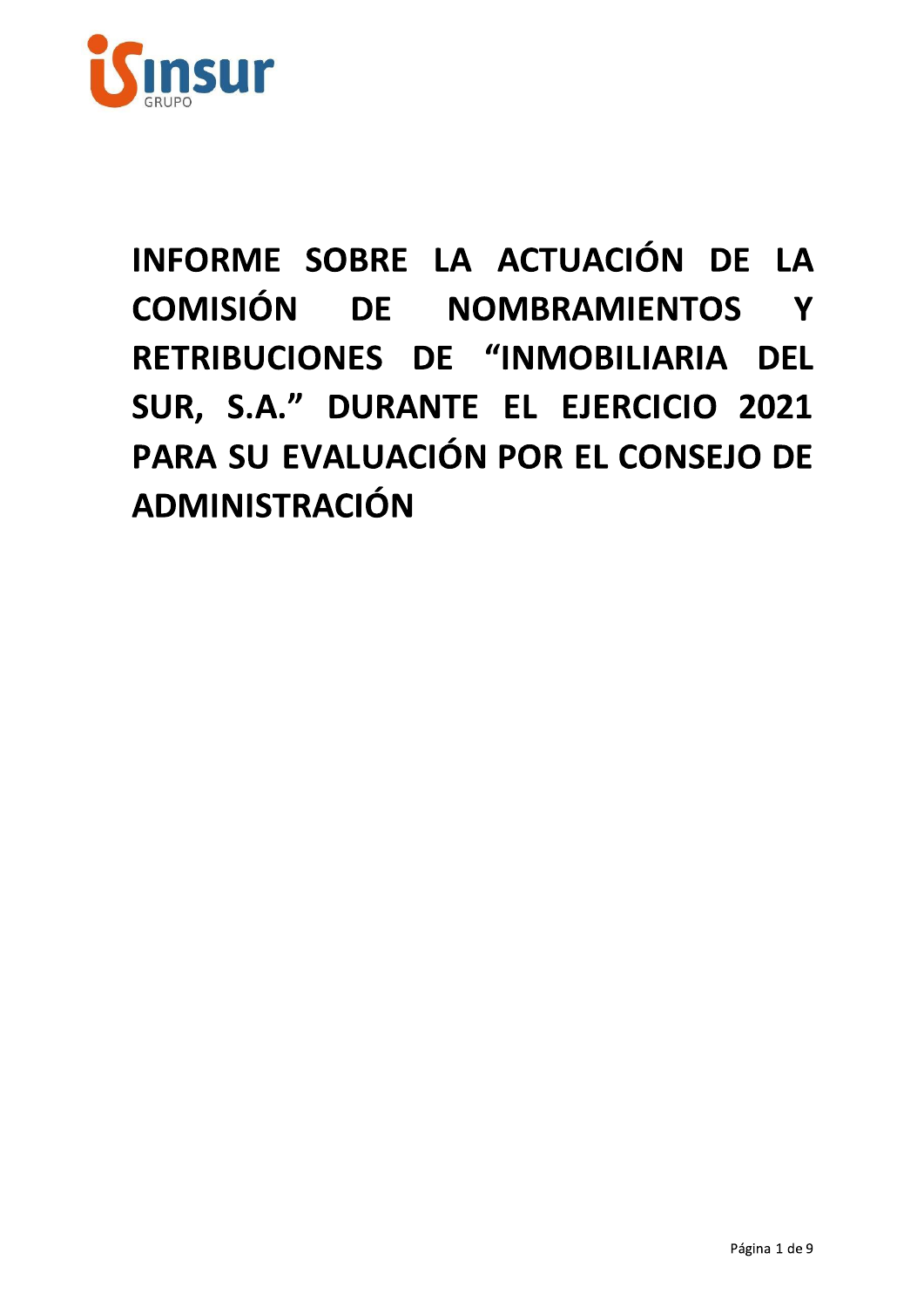

# INFORME SOBRE LA ACTUACIÓN DE LA COMISIÓN DE NOMBRAMIENTOS Y RETRIBUCIONES DE "INMOBILIARIA DEL SUR. S.A." DURANTE EL EJERCICIO 2021 PARA SU EVALUACIÓN POR EL CONSEJO DE ADMINISTRACIÓN

### I. Competencia para la formulación del informe.-

El artículo 529 nonies del Real Decreto Legislativo 1/2010, de 2 de julio, por el que se aprueba el Texto Refundido de la Ley de Sociedades de Capital (en adelante, la "Ley de Sociedades de Capital") establece que el Consejo de Administración debe realizar una evaluación anual de su funcionamiento y el de sus comisiones y proponer, sobre la base de su resultado, un plan de acción que corrija las deficiencias detectadas. En el mismo sentido se pronuncia el Código de Buen Gobierno de las Sociedades Cotizadas (en adelante, "CBGC") en su Recomendación 36.

Para el cumplimiento de la obligación de evaluar el funcionamiento de la Comisión de Nombramientos y Retribuciones que compete al Consejo de Administración de INMOBILIARIA DEL SUR, S.A. (en adelante, "INSUR" o la "Sociedad"), la Comisión de Nombramientos y Retribuciones eleva el presente Informe sobre su actuación, correspondiente al ejercicio 2021, para que sirva de base al Consejo de Administración para proponer un Plan de Acción que permita corregir las posibles deficiencias que detecte.

Asimismo, INSUR tiene asumida la Recomendación 6 del CBGC por lo que el Informe de funcionamiento de la Comisión de Nombramientos y Retribuciones se publicará en la página web de la Sociedad con antelación suficiente a la celebración de la Junta General ordinaria de accionistas.

Para la redacción de dicho informe, la Comisión de Nombramientos y Retribuciones analizará, en este mismo orden, su composición, el número de reuniones y la asistencia de sus miembros, las actuaciones de la comisión en el ejercicio de sus funciones, aspectos a mejorar y conclusiones, todo ello referido al ejercicio 2021. Previo a ese análisis, se presenta un resumen ejecutivo de su actuación durante el referido ejercicio 2021.

## II. Resumen ejecutivo de la actuación de la Comisión de Nombramientos y Retribuciones durante el ejercicio 2021.

La actuación de la Comisión de Nombramientos y Retribuciones durante el ejercicio 2021 ha destacado por tratar, entre otros asuntos, los siguientes:

(i) En materia de nombramientos: en relación con la finalización de la vigencia del cargo de dos consejeros dominicales, ha informado favorablemente la propuesta de su reelección; respecto de nombramiento de un nuevo consejero dominical en sustitución de otro, también ha informado favorablemente; y, por último, ha nombrado mediante cooptación un consejero dominical en sustitución de otro fallecido. Al respecto, antes de la emisión de esta propuesta, la Sociedad ha solicitado expresamente que se tuvieran en cuenta los criterios de buen gobierno corporativo y, entre ellos, especialmente el de diversidad de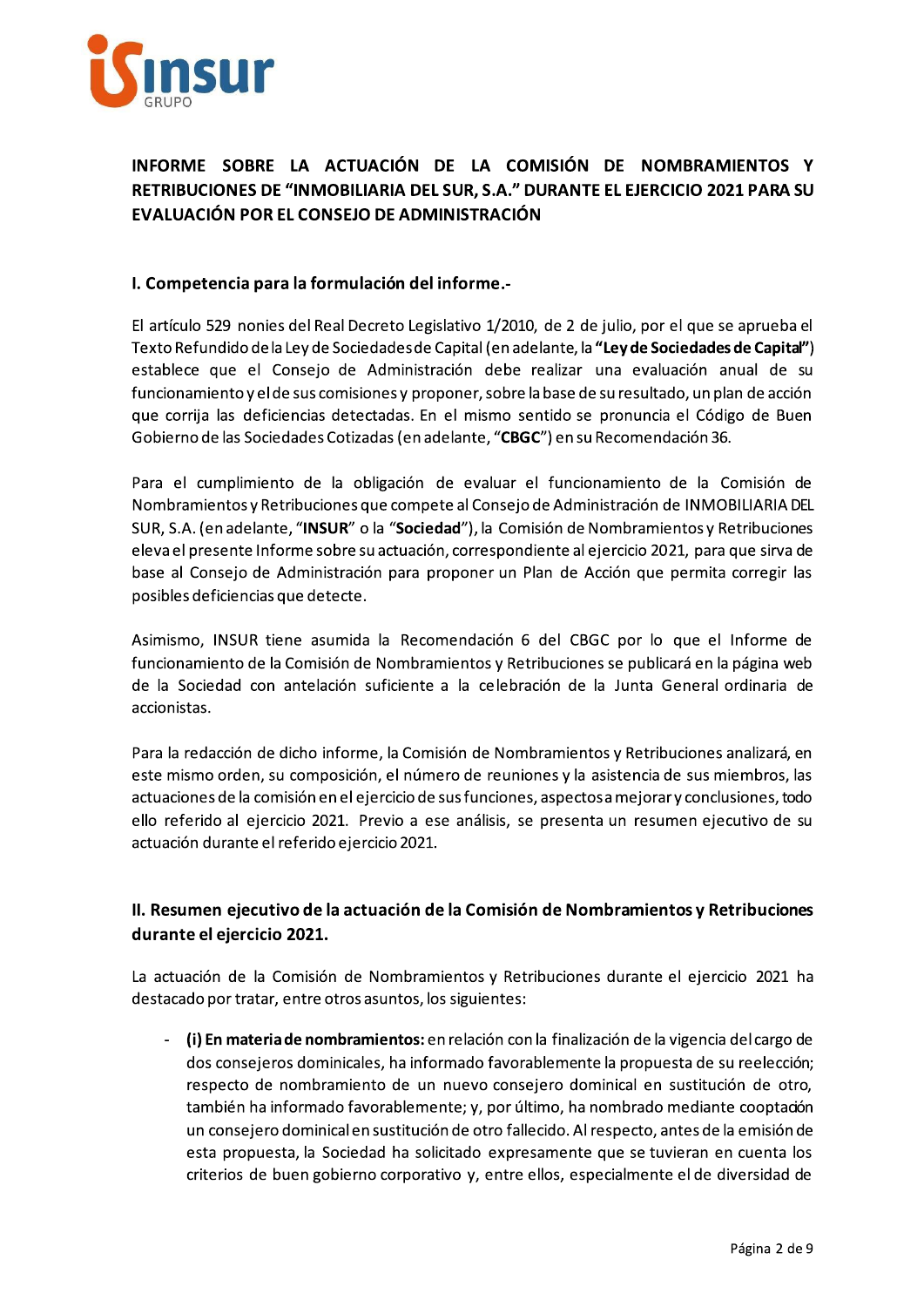

genero. La Sociedad ha recibido respuesta al respecto, sobre la base de la cual se formula la presente propuesta.

La Comisión ha trabajado internamente en el examen de las competencias del consejo, analizando los conocimientos y experiencias de los consejeros de la Sociedad, a fin de tenerlo presente para la conformación del Consejo de Administración, analizando ademas la necesidad de adaptación de la política de selección a la reforma del Codigo de Buen Gobierno.

- La Comisión ha trabajado internamente en el examen de las competencias<br>
analizando los conocimientos y experiencias de los consejeros de la Socie<br>
tenerlo presente para la conformación del Consejo de Administración, analiz (ii) En materia de retribuciones de los consejeros en su carácter de tales: se ha informado favorablemente al Consejo de Administración el Informe Anual de Remuneraciones de los Consejeros correspondiente al ejercicio 2020. Ademas, se elaboro y elevo al consejo una propuesta de Política de Retribuciones del Consejo para el período 2021-2023, que fue aprobada por la Junta General de Accionistas del 9 de abril de 2021.
- io de Administración, analizando además<br>ección a la reforma del Código de Buen<br>en su carácter de tales: se ha informado<br>aforme Anual de Remuneraciones de los<br>emás, se elaboró y elevó al consejo una<br>ejo para el periodo 2021 (ii) En materia de retribuciones de los consejeros en su carácter de tales: se<br>
favorablemente al Consejo de Administración el Informe Anual de Remune<br>
Consejeros correspondiente al ejercicio 2020. Además, se elaboró y ele ha analizado el grado de cumplimiento de los objetivos para la determinación de la retribución variable del Presidente Ejecutivo y del Director General durante el ejercicio 2020; se han analizado y establecido los parametros y objetivos para la retribución variable del Presidente Ejecutivo de la Sociedad y del Director General para ejercicio 2021, para su sometimiento a la consideración del Consejo de Administración. Con la finalización del Pla 121.<br> **general:** se ha analizado el<br>
la retribución variable del<br>
2020; se han analizado y<br>
le del Presidente Ejecutivo<br>
ara su sometimiento a la<br>
del Plan Estratégico 2016-<br>
los objetivos del plan de<br>
se había aprobado po 2020, se ha analizado y evaluado el grado de cumplimiento de los objetivos del plan de retribución variable a largo plazó, pagaderolen acciones, que se había aprobado por el Consejo con motivo de dicho Plan Estrategico. La comisión elevo una propuesta al Consejo sobre esa retribución variable, tanto para el Presidente y Director General como para los directivos que participaban en dicho plan, que fue aprobada en su sesión del 26 de febrero de 2021.
- 2020, se ha analizado y evaluado el grado de<br>
retribución variable a largo plazo, pagadero e<br>
Consejo con motivo de dicho Plan Estratégico.<br>
sobre esa retribución variable, tanto para el P<br>
directivos que participaban en d han emitido los informes de evaluación que le corresponden para someterlos a la consideración del Consejo de Administración; se ha aprobado la Memoria anual de Responsabilidad Social Corporativa y el Plan de Responsabilidad Social Corporativa 2021/2022; se debatio sobre los temas de responsabilidad social de la compania y la necesidad de articular le impulsar una estrategia de ESG en los proximos anos, estructurando y dando visibilidad a las numerosas acciones que la empresa viene desarrollando; y se analizo el Plan de Comunicación Corporativa y con Accionistas e Inversores para 2021.

### III. Composición.-

La Comisión de Nombramientos y Retribuciones, a lo largo del ejercicio 2021, ha continuado estando compuesta por seis integrantes (tres (3) consejeros externos independientes; dos (2) consejeros externos dominicales; y un (1) secretario no miembro), todos ellos debidamente nombrados por el Consejo de Administración de INSUR.

Durante el ejercicio 2021 no se han producido modificaciones en la composición de la Comisión de l Nombramientos y Retribuciones.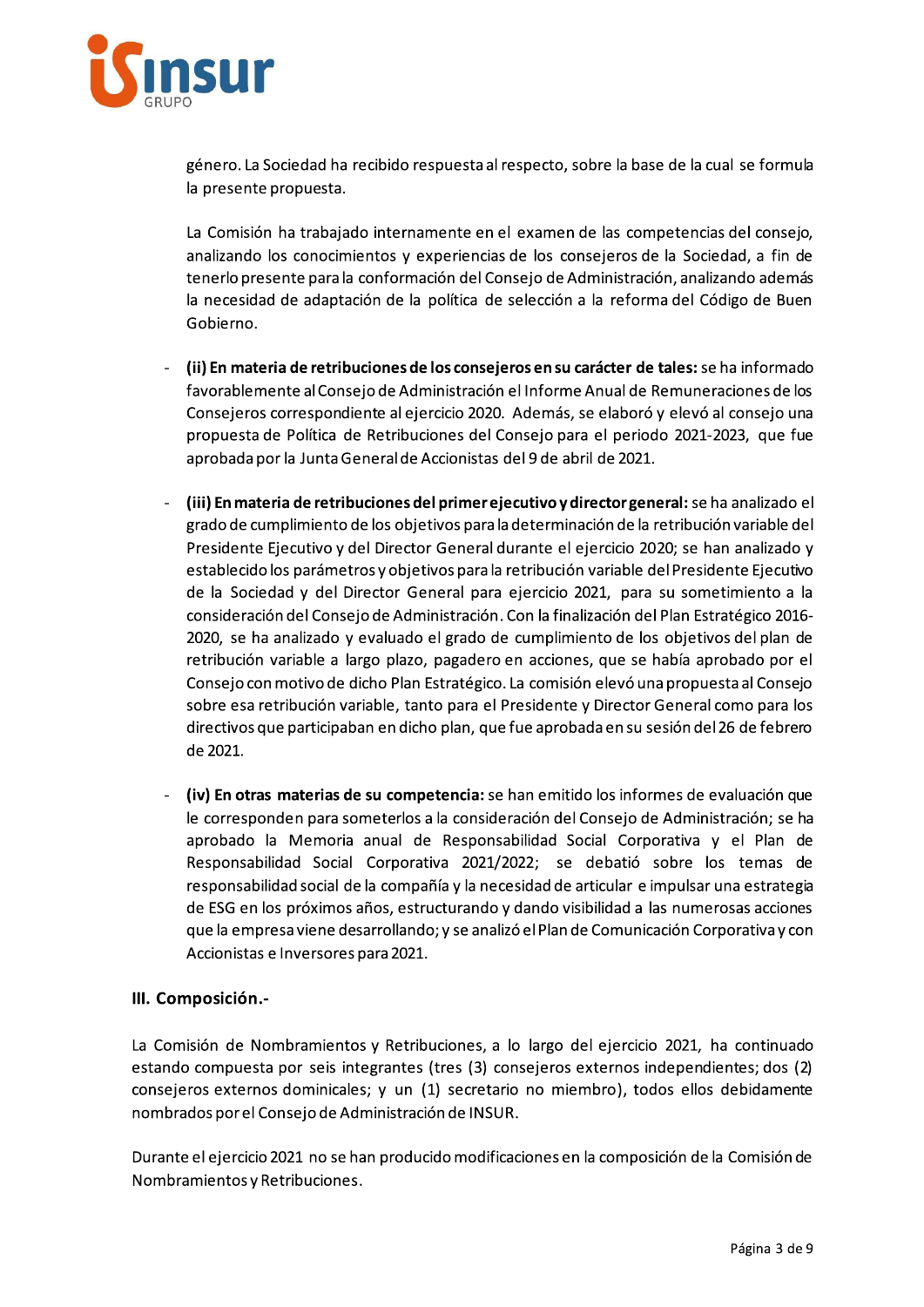

Por tanto, los integrantes y cargos en el seno de la Comisión de Nombramientos y Retribuciones, a lo largo del ejercicio 2021, han sido los siguientes:

#### Presidente:

D. José Luis Galán González-consejero externo independiente-.

#### Vocales:

- D. Jorge Segura Rodríguez consejero externo independiente-.
- Dña. Brita Hektoen Wergeland consejera externa independiente-.  $\mathbf{r}$
- MENEZPLA, S.L., representada por D. Esteban Jiménez Planas -consejero extemo dominical-.
- D. Candelas Arranz Pumar-consejera externa dominical-.

Secretario no miembro:

D. Ricardo Astorga Morano, Secretario no consejero del Consejo de Administración.

Atendiendo a los conocimientos y aptitudes de los miembros de la Comisión de Nombramientos y Retribuciones y a su cualificación, que constan publicados en la página web corporativa de Grupo INSUR (www.grupoinsur.com), la Sociedad cumple con lo previsto en la Recomendación 47 del CBGC, que establece que los miembros de la Comisión de Nombramientos y Retribuciones se designen procurando que tengan los conocimientos, aptitudes y experiencia adecuados a las funciones que estén llamados a desempeñar y que la mayoría de dichos miembros sean consejeros independientes.

#### IV. Número de reuniones y asistencia de sus miembros.-

La Comisión de Nombramientos y Retribuciones ha celebrado, durante el ejercicio 2021, en el domicilio social de la Sociedad, un total de cuatro reuniones, que han tenido lugar los días 25 de enero, 23 de febrero, 17 de junio, y 15 de diciembre, habiendo sido celebradas presencialmente todas ellas, a excepción de la sesión de 23 de febrero, que se celebró mediante videoconferencia.

A las referidas reuniones han asistido todos los miembros de la Comisión de Nombramientos y Retribuciones, salvo en la del 17 de junio que D. Jorge Segura Rodríguez no pudo asistir por motivos personales imprevistos debidamente justificados. Asimismo, a instancias de la Comisión y petición del Presidente, con voz pero sin voto, también han asistido, para tratar puntualmente determinados asuntos y con sujeción a la normativa aplicable y a las recomendaciones de buen gobierno corporativo, D. Ricardo Pumar López, Presidente del Consejo de Administración de la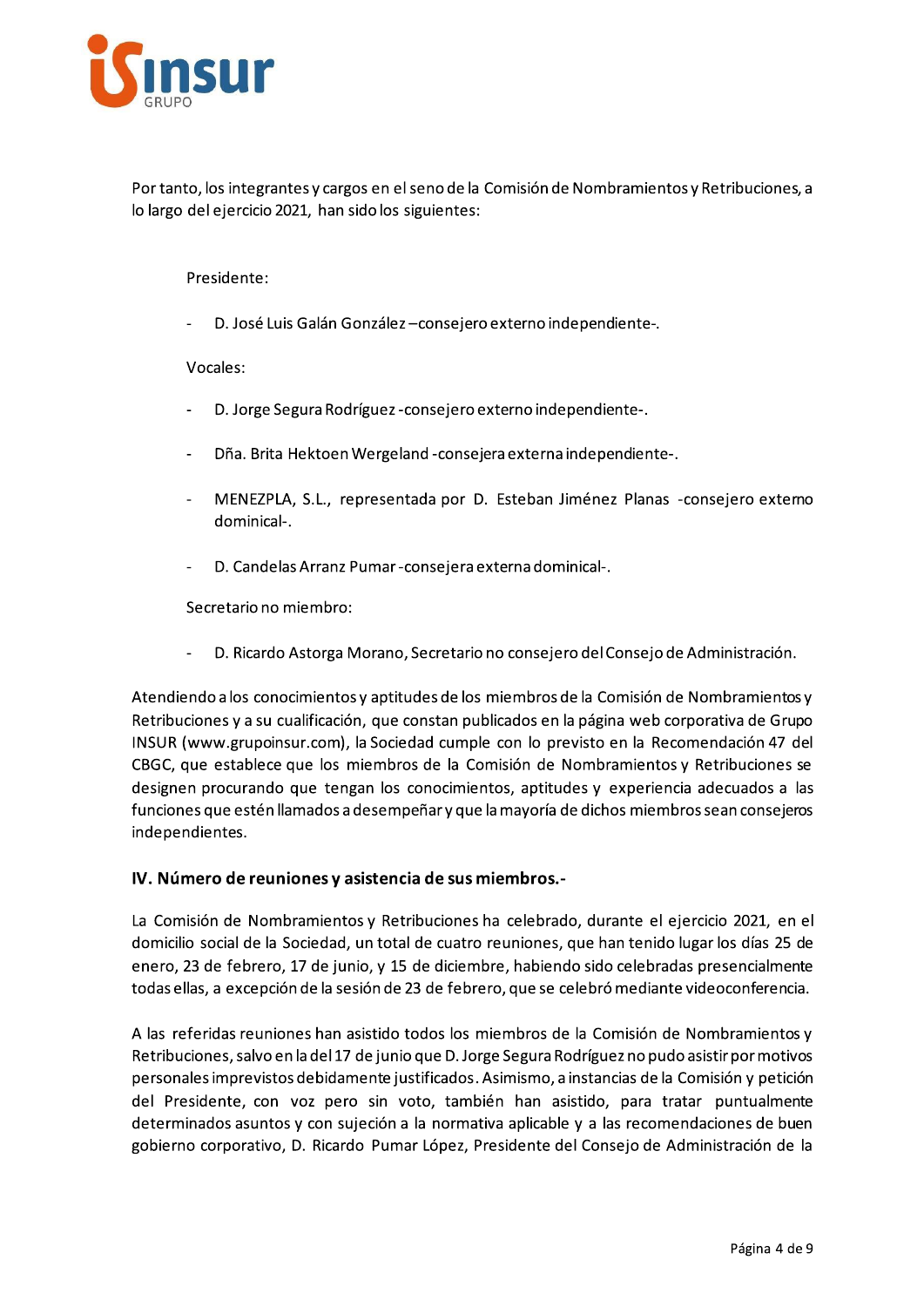

Sociedad y primer ejecutivo; D. Francisco Pumar López, Director General de la Sociedad; y Dña. Irene Ávila Núñez, Directora de Organización y Control Interno.

### V. Actuaciones de la Comisión en el ejercicio de sus funciones.-

Las funciones de la Comisión de Nombramientos y Retribuciones se encuentran previstas en el artículo 34 del Reglamento del Consejo de Administración y en la Recomendación 50 del CBGC que la Sociedad tiene asumida.

Para valorar el ejercicio de las funciones de la Comisión de Nombramientos y Retribuciones, a lo largo del ejercicio de 2021, por la misma, se analizarán, de forma separada, las funciones relativas a la materia de nombramientos, las funciones relativas a la materia de retribuciones y, finalmente, otras funciones, diferentes de las anteriores, que son competencia, igualmente, de la Comisión.

### A) En materia de nombramientos.

La Comisión de Nombramientos y Retribuciones, en ejercicio de sus funciones relativas a la materia de nombramientos, a lo largo de 2021 ha llevado a cabo las siguientes actuaciones:

En la reunión celebrada el día 25 de enero de 2021, previa propuesta del Consejo de Administración de reelección por un nuevo periodo de cuatro (4) años, contados desde el día de celebración de la Junta General de Accionistas, de los consejeros dominicales D. Augusto Sequeiros Pumar e INCRECISA, S.L., la Comisión emitió, de forma unánime, previo análisis de las aptitudes, conocimientos, experiencia y dedicación del referido Consejero Dominical, el informe favorable previo previsto en el artículo 529 decies.6 de la Ley de Sociedades de Capital. Igualmente, en la misma sesión, informó favorablemente el nombramiento como Consejero de D. Fernando Pumar López a propuesta de Inversiones Agrícolas Industriales y Comerciales, S.L., y de los hermanos Pumar López para que fuera elevada al Consejo posteriormente.

Al respecto, antes de la emisión de estas propuestas, la Sociedad ha solicitado expresamente que se tuvieran en cuenta los criterios de buen gobierno corporativo y, entre ellos, especialmente el de diversidad de género.

El referido informe fue aprobado por unanimidad a fin de que se emitiera por el Consejo de Administración el informe sobre dicha reelección, de conformidad con lo dispuesto en el artículo 529 decies.5 de la Ley de Sociedades de Capital.

Finalmente, en la reunión celebrada el día 15 de diciembre de 2021, como se ha indicado anteriormente y previa solicitud de que se atendieran los criterios de buen gobierno, la Comisión analizó e informó favorablemente, para su elevación al Consejo, sobre el nombramiento por cooptación del Consejero Dominical D. Alberto Hoyos-Limón Pumar, en sustitución del consejero dominical fallecido D. Prudencio Hoyos-Limón Pumar (q.e.p.d.).

#### B) En materia de retribuciones.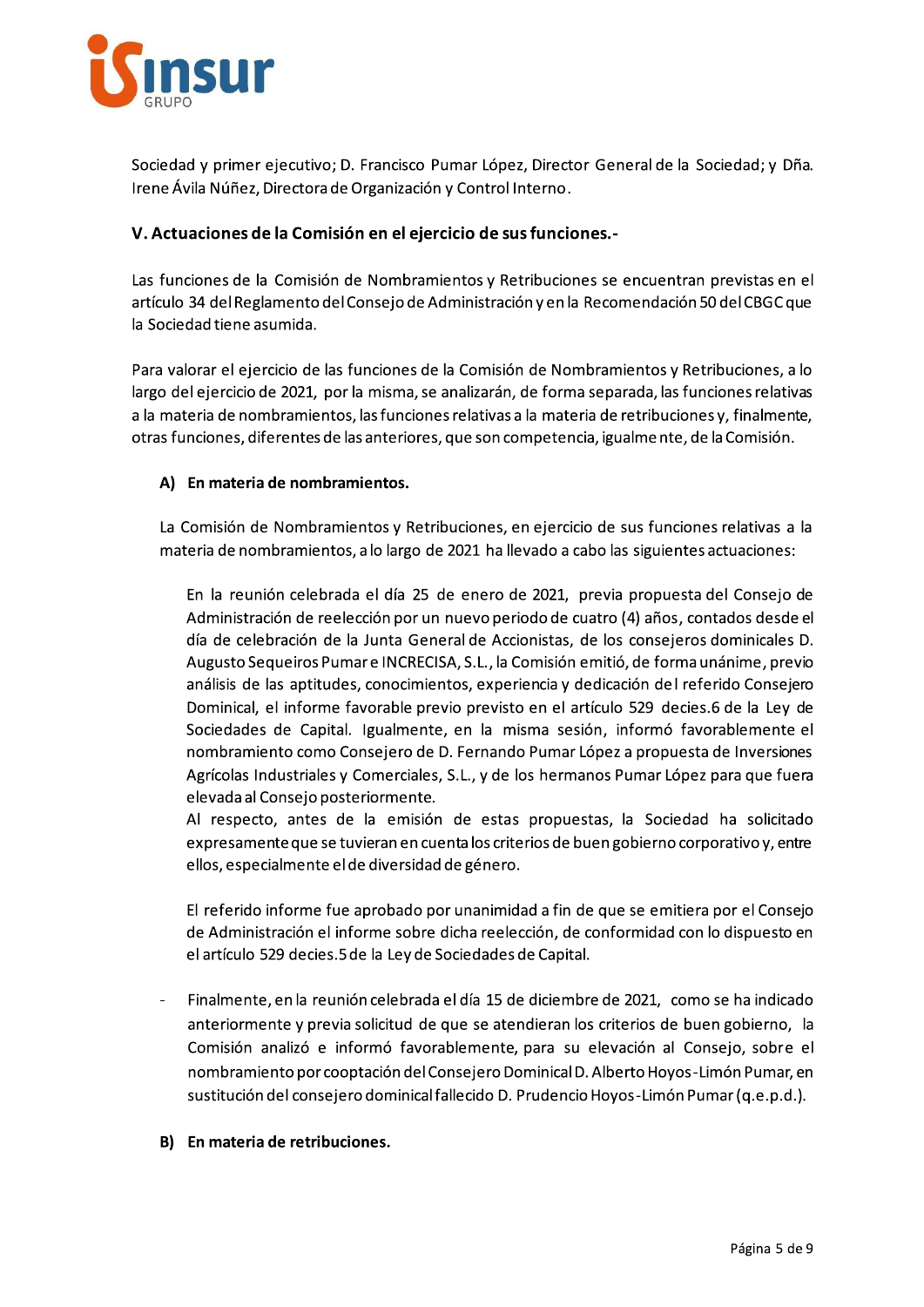

La Comisión de Nombramientos y Retribuciones, en ejercicio de sus funciones relativas a la materia de retribuciones, a lo largo de 2021 ha abordado los siguientes asuntos:

Retribuciones de los consejeros de la Sociedad en su condición de tales.

- En la sesión de 23 de febrero de 2021, (i) informó favorablemente la Propuesta de Política de Remuneraciones de los consejeros para el periodo 2021, 2022 y 2023 y fijación del importe máximo de las retribuciones anuales a satisfacer al conjunto de los administradores en su condición de tales; y (ii) aprobó por unanimidad, el Informe Anual de Remuneraciones de los Consejeros, elevándose dicha propuesta al Consejo de Administración y posteriormente a la Junta General.
- En la sesión celebrada el 15 de diciembre de 2021, la Comisión realizó un análisis preliminar de los parámetros para la nueva Política de Retribuciones del Consejo para el periodo 2022-24, mediante el estudio de una amplia muestra de empresas comparables.

#### Retribución del Presidente, como Primer Ejecutivo de la Sociedad, y del Director General.

- En la reunión celebrada el día 25 de enero de 2021, (i) analizó el grado de cumplimiento de los objetivos para la determinación de la retribución variable del Presidente Ejecutivo y del Director General durante el ejercicio 2020; y (ii) analizó un primer avance de propuestas sobre parámetros y objetivos para la retribución variable del Presidente Ejecutivo y Director General para 2021.
- En la reunión celebrada el día 23 de febrero de 2021, esencialmente: (i) se analizó e informó favorablemente la propuesta final del grado de cumplimiento de los objetivos para la determinación de la retribución variable del Presidente Ejecutivo y Director General para 2020; (ii) analizó e informó favorablemente la propuesta final sobre el grado de cumplimiento de los objetivos para la determinación de la retribución variable a largo plazo, mediante entrega de acciones, del Presidente Ejecutivo, Director General y determinados altos directivos; y (iii) analizó e informó favorablemente la propuesta de parámetros y objetivos para la retribución variable del Presidente Ejecutivo y del Director General para el ejercicio 2021.
- En la sesión de 17 de junio de 2021, la Comisión analizó las propuestas y planteamientos respecto a la retribución variable a largo plazo de los directivos en relación con la próxima aprobación del Plan Estratégico.
- En la reunión celebrada el 15 de diciembre de 2021, esencialmente, analizó la propuesta de objetivos para la determinación de la retribución variable a largo plazo, mediante entrega de acciones, del Presidente Ejecutivo, Director General y determinados altos directivos, acordando elaborar una nueva versión actualizada, que sería analizada próximamente.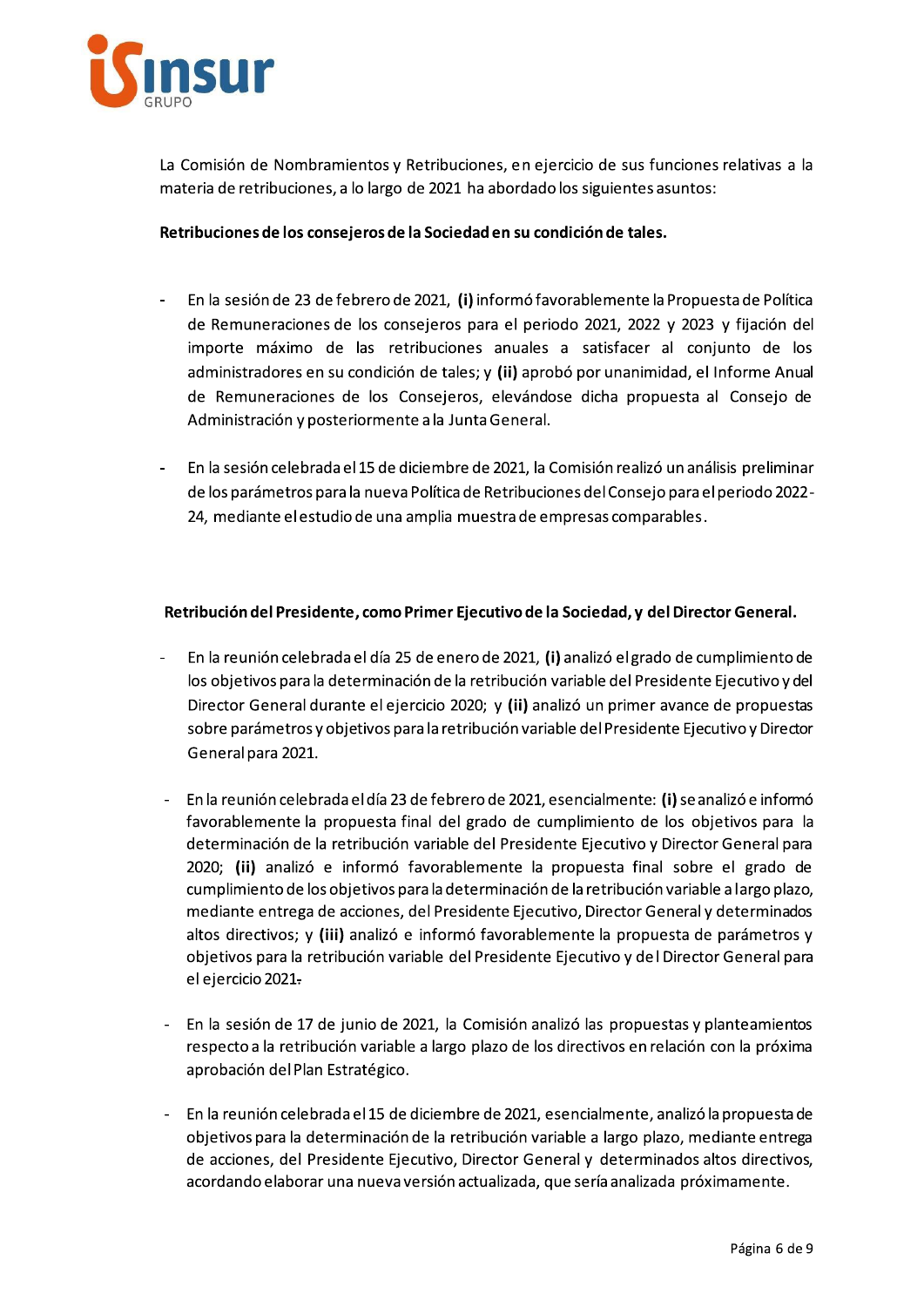

En este ámbito, a instancias del Presidente, la Comisión ha tenido una especial preocupación por que se actualicen y perfeccionen todos sistemas de retribución variable del Presidente ejecutivo, Director General y resto de equipo directivo, a fin de que estén permanentemente actualizados para que cumplan su finalidad.

### VI. Otros asuntos de su competencia.-

La Comisión de Nombramientos y Retribuciones, en ejercicio de sus funciones relativas a otras competencias de la Comisión, diferentes a las de nombramientos y retribuciones, ha abordado, a lo largo de 2021, los siguientes asuntos:

- A) En la reunión celebrada el día 25 de enero de 2021, se analizaron y emitieron los siguientes informes para someterlos a la consideración del Consejo:
	- Informe de valoración sobre el desempeño del Vicepresidente del Consejo de Administración durante el ejercicio 2020.
	- Informe de valoración sobre el desempeño de la Consejera Coordinadora durante el ejercicio 2020.
	- Informe de valoración sobre el desempeño del Presidente de la Comisión de Auditoría durante el ejercicio 2020.
	- Informe de valoración sobre el desempeño del Presidente de la Comisión de Nombramientos y Retribuciones durante el ejercicio 2020.
	- Informe de valoración sobre el desempeño del Secretario del Consejo de Administración durante el ejercicio 2020.
- $B)$ Asimismo, en la reunión celebrada el día 23 de febrero de 2021:
	- Se analizó y emitió el informe de valoración sobre el desempeño del Director General durante el ejercicio 2020.
	- Informe de la actuación de la Comisión de Nombramientos y Retribuciones durante el ejercicio 2020.
	- Se analizó y emitió el Informe de valoración de calidad y funcionamiento del Consejo de Administración durante el ejercicio 2020, para someterlo a la consideración del Consejo de Administración.
	- Informe de valoración sobre el desempeño del Presidente y Primer Ejecutivo de la Sociedad durante el ejercicio 2020.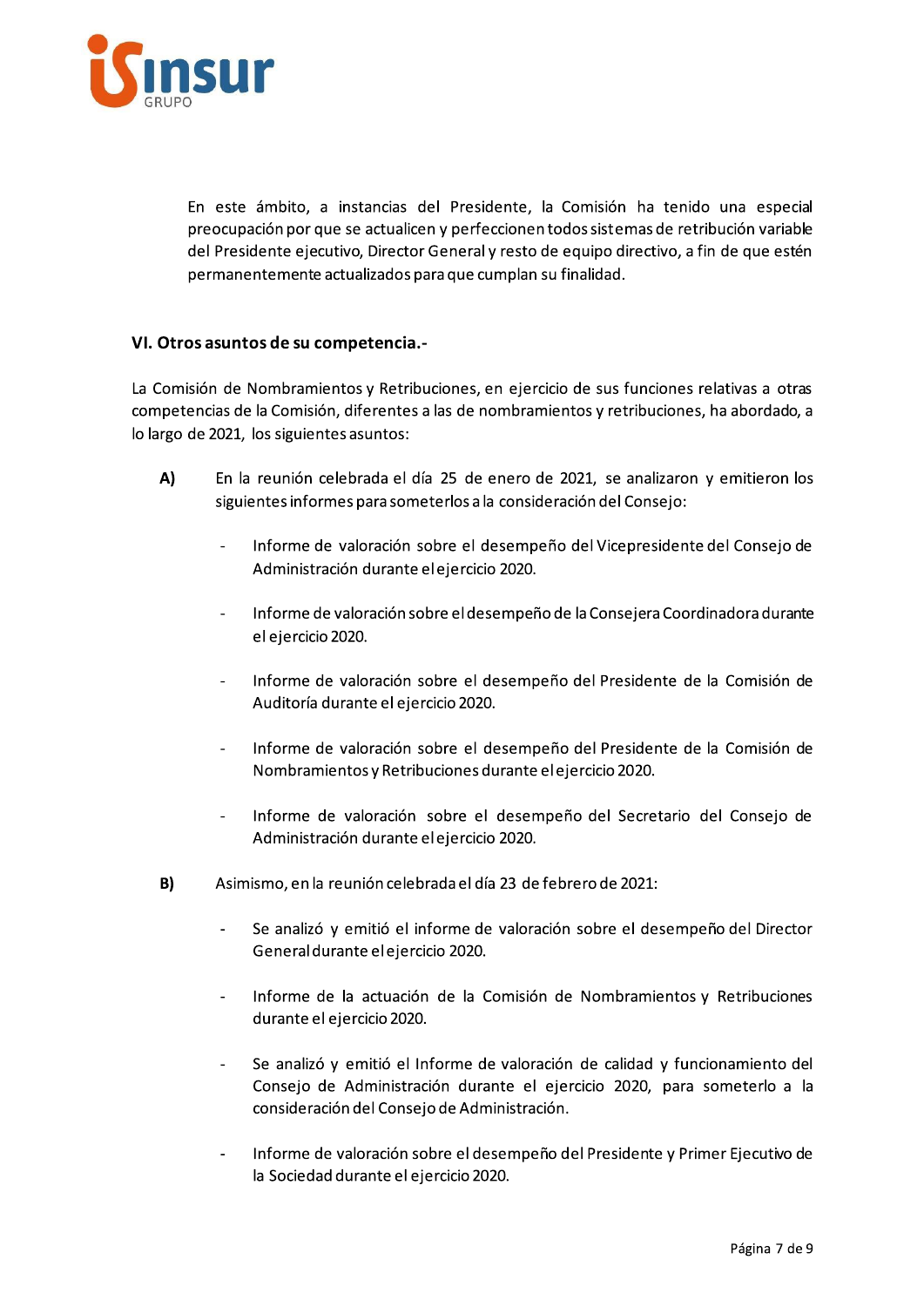

- Se analizó el Plan de Comunicación Corporativa y con Accionistas e Inversores correspondiente a 2020, para su elevación al Consejo de Administración.
- Se informó favorablemente la Memoria de Responsabilidad Social Corporativa correspondiente a 2020, para someterla a la consideración del Consejo de Administración, que la aprobó finalmente en su sesión de 26 de febrero de 2021.
- Se informó favorablemente el Plan de Responsabilidad Social Corporativa 2021/2022 para someterla a la consideración del Consejo de Administración, que la aprobó finalmente en su sesión de 26 de febrero de 2021.
- $C$ Finalmente, en la reunión celebrada el día 17 de junio de 2021 se analizaron los cambios en la regulación y funcionamiento de la Comisión respecto a los últimos cambios normativos, y se abordó la estrategia a desarrollar por la compañía en materia de ESG.

#### VII. Aspectos de mejora.-

La Comisión de Nombramientos y Retribuciones identifica los siguientes aspectos como susceptibles de ser mejorados en el desarrollo de las actuaciones que la misma tiene encomendadas:

- A) Durante el ejercicio 2021 se ha vuelto a mejorar en relación con la información proporcionada a los miembros de la Comisión, poniéndose a su disposición información suficiente, tanto por su calidad como por su cantidad, con la antelación suficiente de forma que se permita su correcto análisis para un ulterior debate sobre los asuntos tratados a partir de datos objetivos. No obstante, como se indicaba el ejercicio anterior, todavía es posible seguir mejorando en este aspecto, sobre todo en las reuniones que tienen que ver con los aspectos retributivos, en las que es necesario coordinar los datos de cierre del ejercicio, competencia de otros órganos sociales.
- $B)$ Se debe seguir intentado que haya un permanente perfeccionamiento del sistema de evaluaciones y parámetros para la determinación de las retribuciones variables, en los que se ha avanzado en el último ejercicio y se va a implementar en los aplicables al ejercicio 2022 y al plan de retribución variable a largo plazo de los directivos, realizando un seguimiento de su aplicación para introducir nuevas mejoras en los sistemas.
- $C$ Se debe seguir avanzando y mejorando el sistema de evaluaciones de los distintos órganos sociales y sus cargos.
- D) Intensificar los esfuerzos para mejorar las actuaciones en materia de Comunicación y Contacto con Accionistas e Inversores plasmándolos en el correspondiente Plan, en línea y continuando la labor desarrollada durante el 2021.
- E) Seguir avanzando en las acciones en materia de Responsabilidad Social Corporativa, que necesita de una evolución de toda la política y acciones hacía los modelos de ESG.